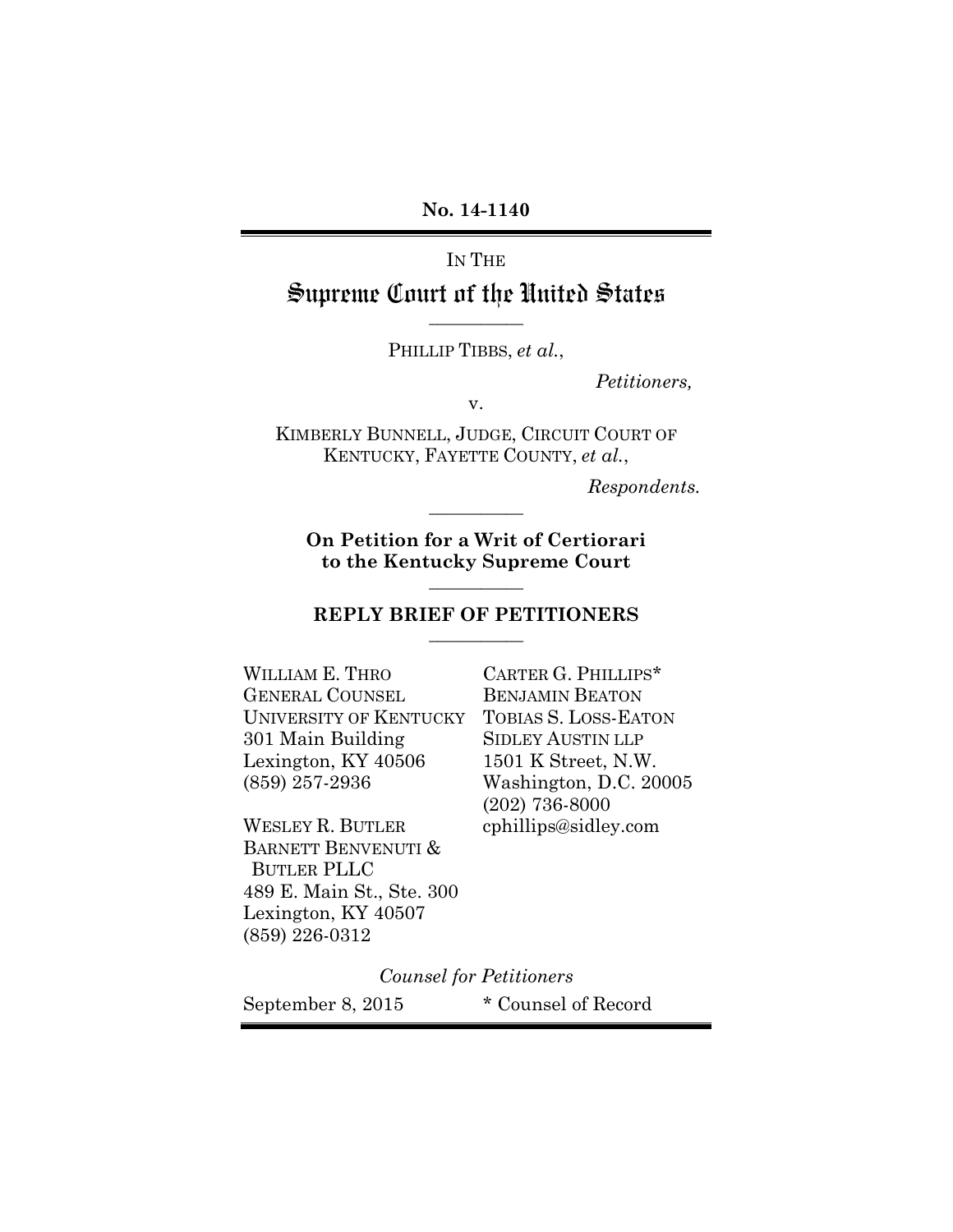# TABLE OF CONTENTS

|                                                                                                      | Page |
|------------------------------------------------------------------------------------------------------|------|
|                                                                                                      | 11   |
|                                                                                                      |      |
| I. REVIEW IS WARRANTED TO RESOLVE<br>CONFUSION EVIDENT IN THE DECI-<br>SION BELOW AND IN OTHER LOWER | 2    |
| II. THE DECISION DISRUPTS A FEDERAL<br>PROGRAM AND IMPOSES INCON-<br>SISTENT AND UNPREDICTABLE LE-   |      |
| III. THIS CASE PRESENTS AN EXCELLENT<br>VEHICLE FOR THIS COURT'S REVIEW                              | 11   |
|                                                                                                      | 12   |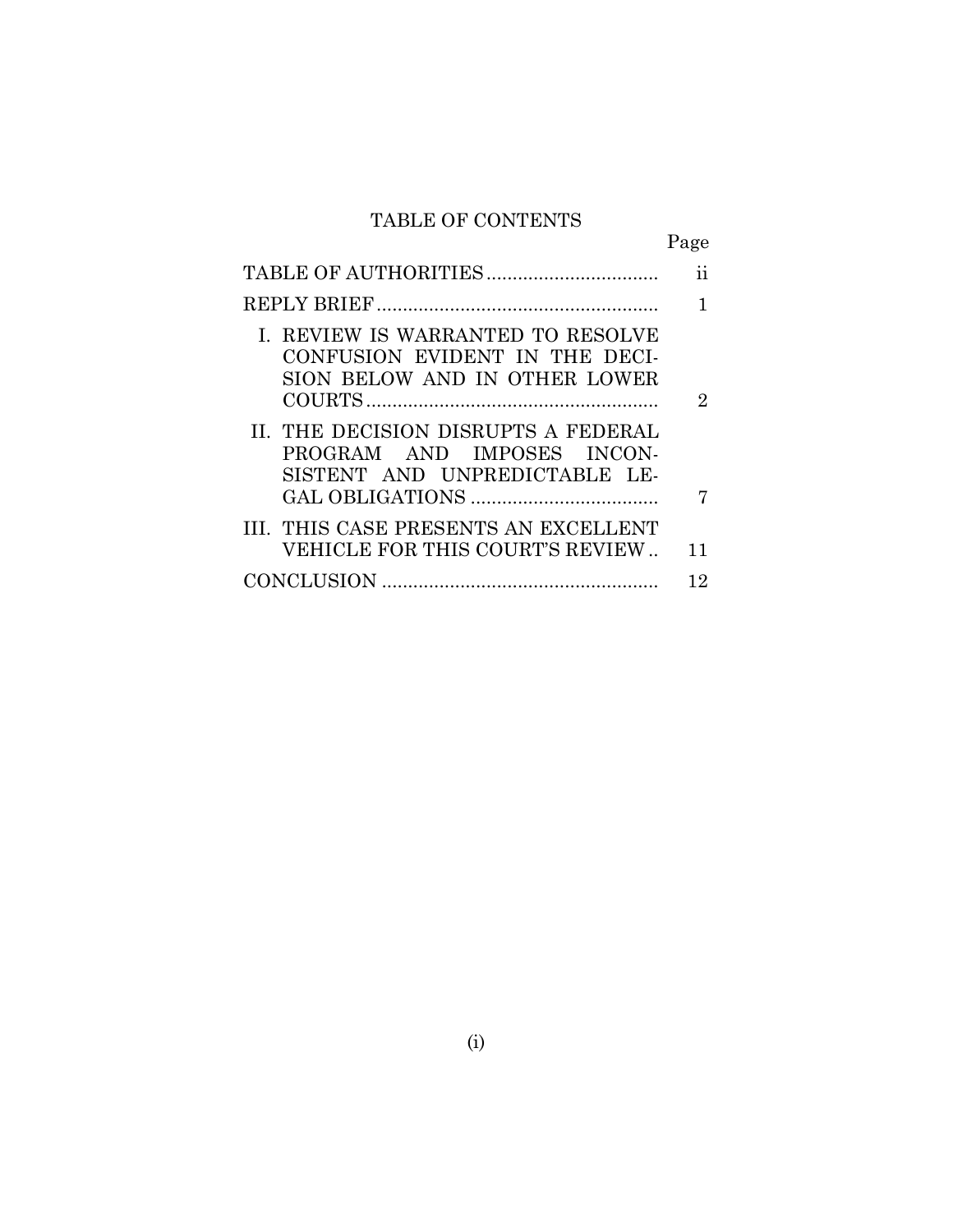## TABLE OF AUTHORITIES

# CASES Page

| <i>Brink v. Mallick</i> , No. 13-1314, 2015 WL  |    |
|-------------------------------------------------|----|
| 1387936 (Pa. Ct. Com. Pl. Mar. 27,              |    |
|                                                 | 2  |
| Dep't of Fin. $\&$ Prof'l Regulation v.         |    |
| <i>Walgreen Co.</i> , 970 N.E.2d 552 (Ill. App. |    |
|                                                 | 10 |
| Gade v. Nat'l Solid Wastes Mgmt. Ass'n,         |    |
|                                                 | 4  |
| Lewis v. City of Chicago, 560 U.S. 205          |    |
|                                                 | 6  |
| Lewis v. Upadhyay, No. CL-143682, 2015          |    |
| WL 1417874 (Va. Cir. Ct. Mar. 3, 2015)          | 2  |
| Univ. Med. Ctr., Inc. v. Beglin, 375 S.W.3d     |    |
|                                                 |    |

## STATUTES AND REGULATIONS

| 7                                               |
|-------------------------------------------------|
| $\overline{4}$                                  |
| $\overline{4}$                                  |
| 7                                               |
| 6                                               |
|                                                 |
|                                                 |
| 73 Fed. Reg. 70,732 (Nov. 21, 2008)  3, 4, 5, 8 |

# LEGISLATIVE HISTORY

H.R. Rep. No. 109-197 (2005) ....................... 7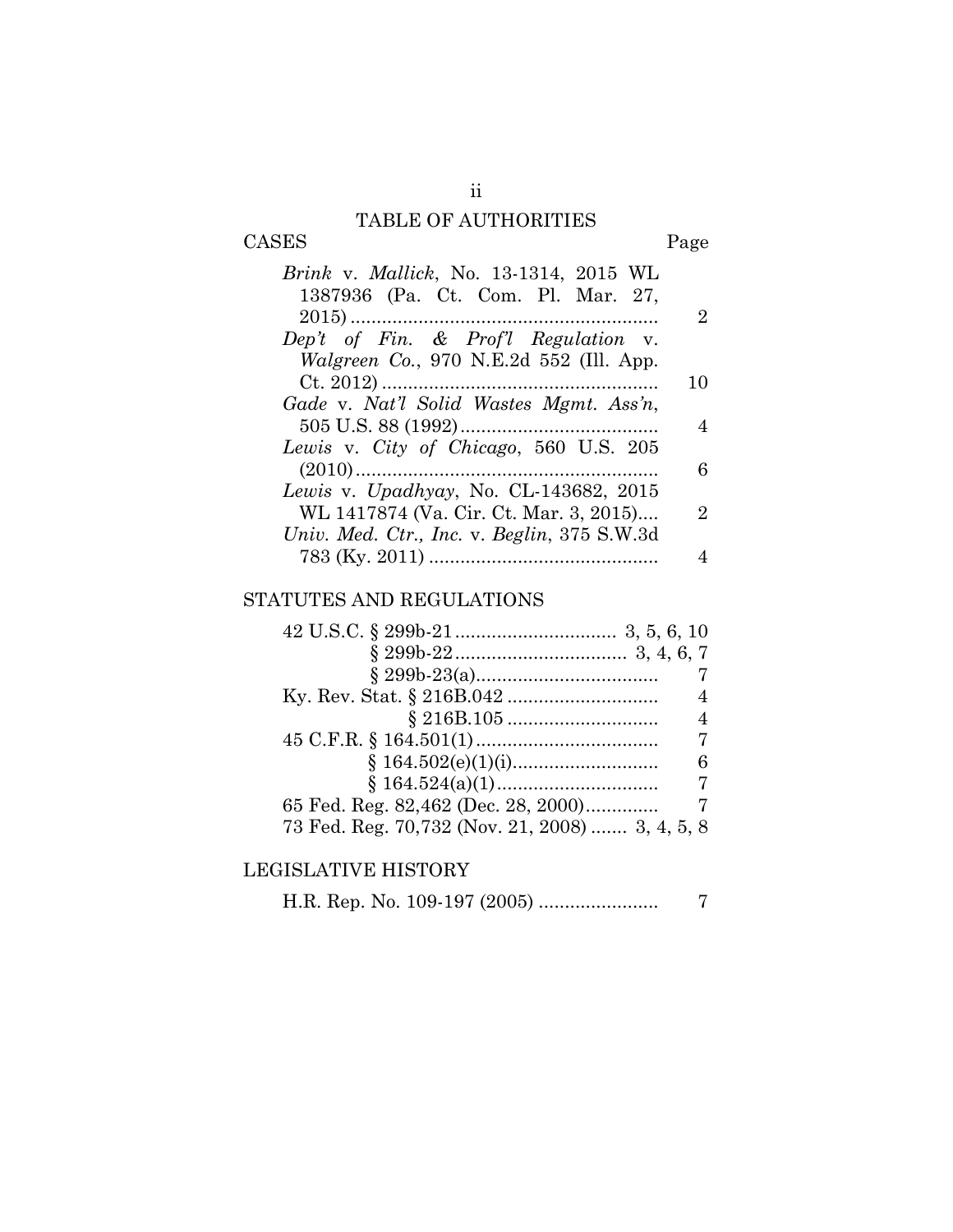#### **REPLY BRIEF**

Respondents have confirmed what Petitioners set out to prove: the decision below sowed confusion about the operation of the privilege created by the Patient Safety Act, subjected federal law to state nullification, and chilled the medical community's participation in an important federal program. And Respondents' arguments cast no doubt on the appropriateness of this Court's review. Indeed, they acknowledge that the interpretation below preserves the ragged patchwork of state rules that Congress intended to cover with a uniform federal privilege.

Respondents nevertheless contend the decision below is correct, nonthreatening, and workable. These mistaken contentions are insufficient to overcome the need for certiorari review.

*First*, Respondents assert—contrary to the text of the Act—that Congress did not intend to displace existing state discoverability rules. But Congress did not enact a stillborn privilege; it superseded the porous state protections Respondents embrace. Despite the Act's express-preemption provision, Respondents and the court below turn preemption on its head by delimiting a federal privilege according to state laws it was designed to supplant.

*Second*, Respondents dismiss the decision's chilling effect as "illusory," Opp'n 17, because healthcare providers in states like Kentucky know their work product is discoverable under state law. This questionbegging assessment ignores that Congress created the privilege precisely to incentivize participation in patient safety organizations ("PSOs") by providers who were previously unwilling to share patient-safety information because of the risk of disclosure. If the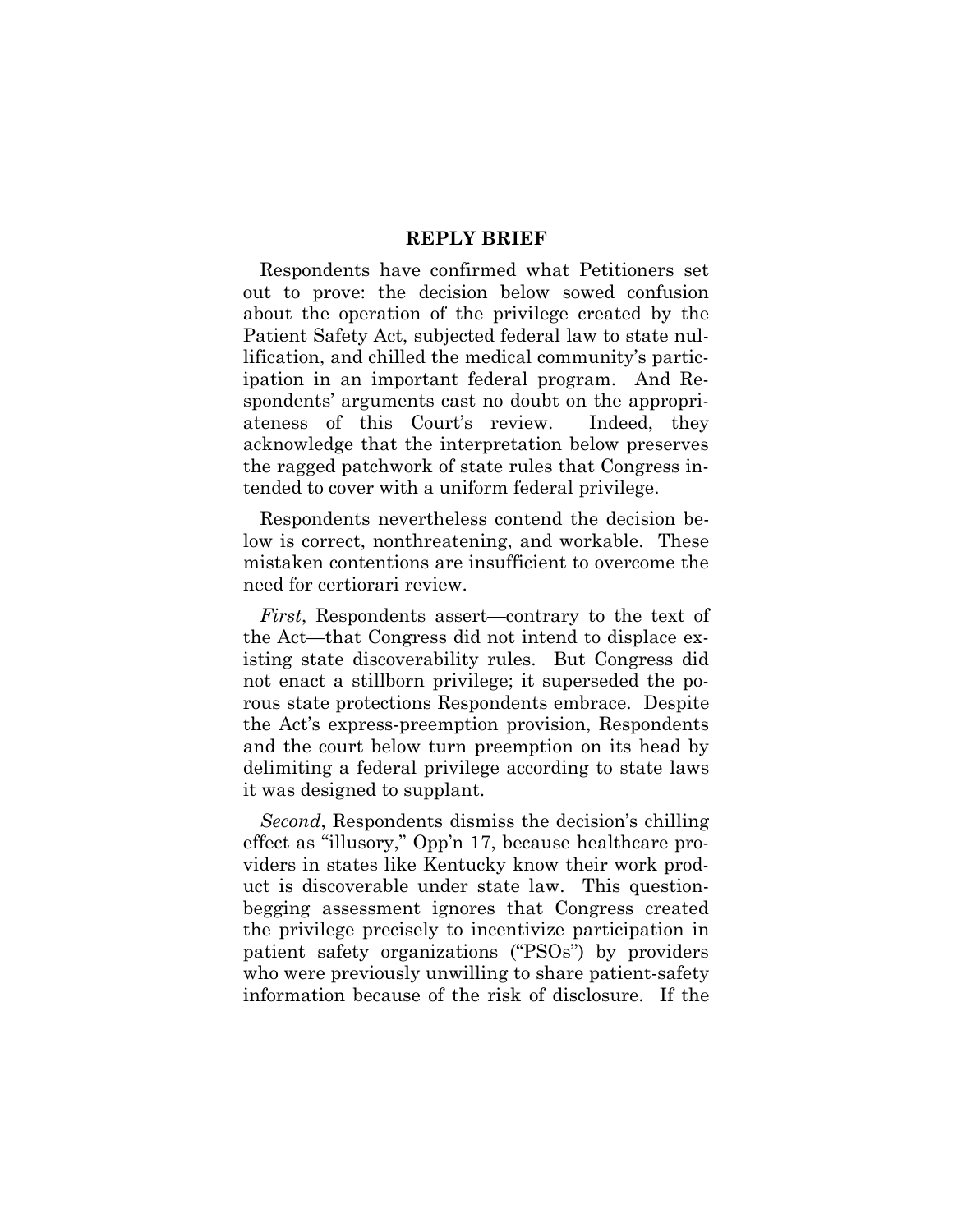Act merely deferred to preexisting state law, the voluntary PSO program's principal inducement would become a dead letter.

*Third*, Respondents note that judges regularly conduct *in camera* privilege review. True enough. But under the decision below, the *standard* that judges would apply *in camera* is hardly regular judicial fare: redlining privileged documents to disclose a nebulous category of "information normally contained in" records "mandated by the [State] as part of its regulatory oversight." Pet. App. 25a. This standard is not predictable, administrable, or remotely tethered to the statutory text.

As the brief in opposition starkly reveals, the decision below misconstrues federal law, reflects confusion among litigants and lower courts, and undermines a national program. This Court should grant the petition or, at a minimum, invite the United States to file a brief.

### **I. REVIEW IS WARRANTED TO RESOLVE CONFUSION EVIDENT IN THE DECISION BELOW AND IN OTHER LOWER COURTS.**

The petition showed that state and federal courts have applied a welter of approaches to the patient safety work product privilege—in this case, narrowing it to the vanishing point. Pet. 15–25. This confusion has only deepened since. Some courts have cited *Tibbs* in misconstruing the Act's exceptions. See *Brink* v. *Mallick*, No. 13-1314, 2015 WL 1387936, at  $*10$  (Pa. Ct. Com. Pl. Mar. 27, 2015) (erroneously restricting the privilege when work product is shared under the statute). And others have followed the *Tibbs* dissent instead. See *Lewis* v. *Upadhyay*, No. CL-143682, 2015 WL 1417874, at \*4 (Va. Cir. Ct. Mar. 3, 2015).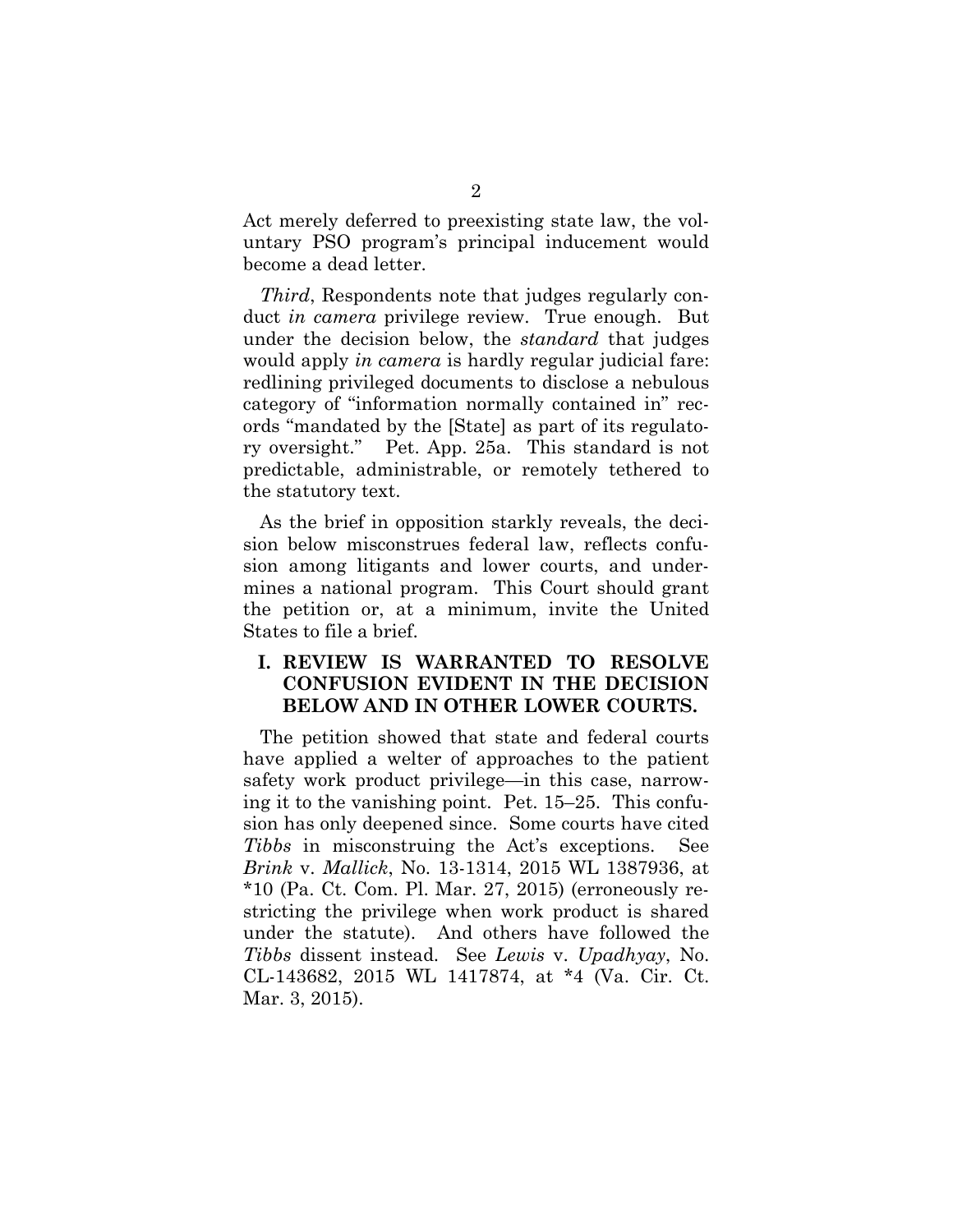Respondents do not dispute the uncertainty engendered by these varying approaches. Nor do they dispute the outsized effect that the thorough opinions from the state high court below will have in future cases. And they do not contest that, in Kentucky and elsewhere, litigants will shop for the forum they perceive to be more or less hospitable to the privilege. Pet. 23. Instead, Respondents argue that the Kentucky Supreme Court correctly applied the privilege. Their unpersuasive arguments, however, only illustrate the confusion that decision caused.

1. Respondents' first argument—that the Act "was not intended to supplant … traditional state monitoring or regulation of health providers," Opp'n 7—is correct, but beside the point. It is common ground that the Act's patient safety system "resides alongside but does not replace" reporting activities mandated by state law. 73 Fed. Reg. 70,732, 70,742 (Nov. 21, 2008); see 42 U.S.C. § 299b-21(7)(B)(iii). But Respondents misunderstand the distinction between preserved state regulatory responsibilities and preempted state discoverability rules.

The Act distinguishes between records inside and outside the patient safety system. Documents that are "assembled or developed" through a patient safety evaluation system and "reported to" a PSO are patient safety work product,  $\S 299b-21(7)(A)(i)(I)$ , and therefore privileged, § 299b-22(a). On the other hand, documents that are "collected, maintained, or developed separately … from a patient safety evaluation system" are not patient safety work product, and therefore not privileged.  $\S 299b-21(7)(B)(ii)$ . This straightforward standard does not supplant existing state requirements, which "must be met with information that is *not* patient safety work product." 73 Fed. Reg. at 70,742 (emphasis added). "[O]versight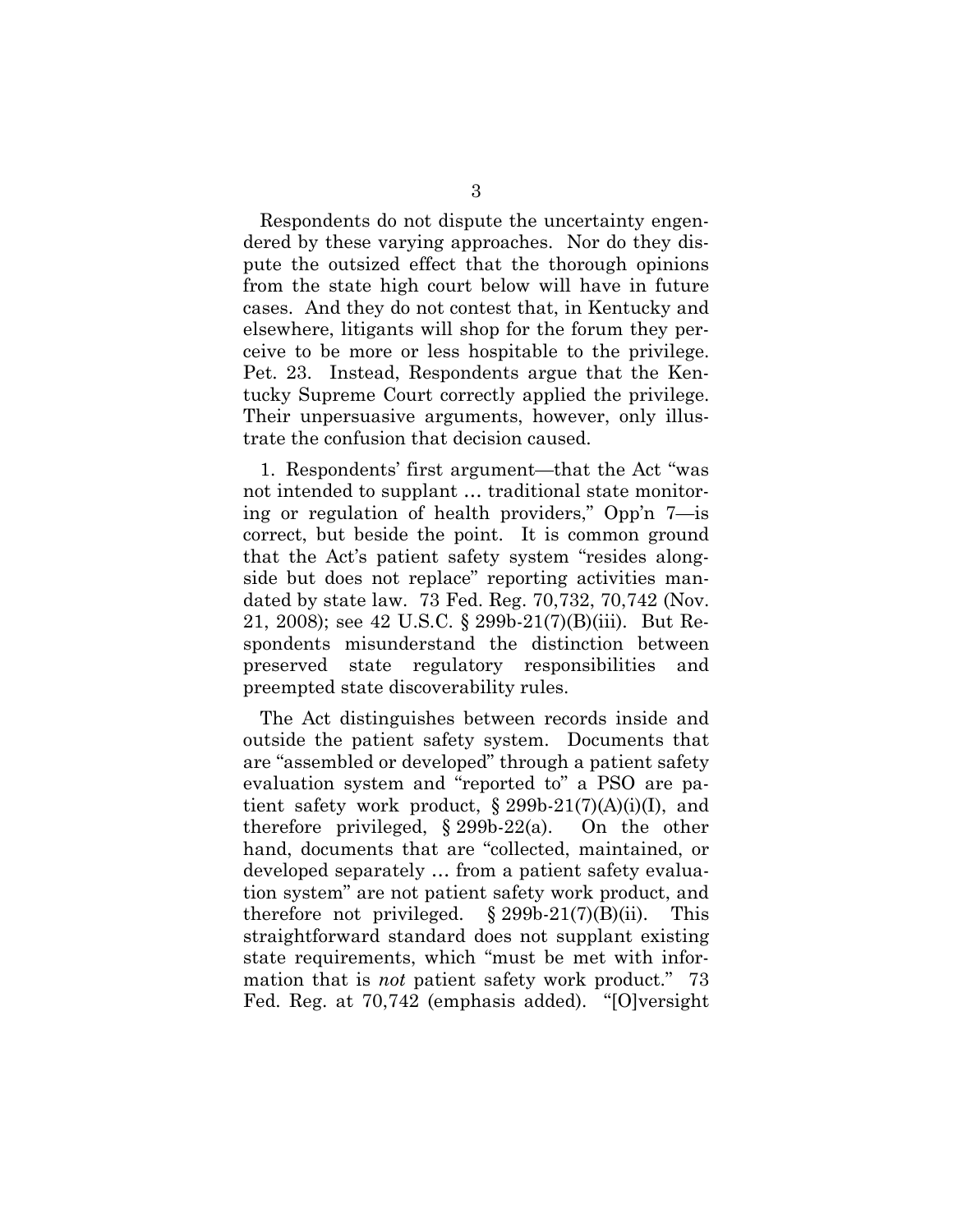entities continue to have access to this original information in the same manner" as before the Act was passed. *Id.* The consequences of noncompliance likewise remain the same as before: penalties prescribed by state law, *e.g.*, Ky. Rev. Stat. §§ 216B.042, 216B.105, and possibly an adverse evidentiary inference in civil litigation, *cf. Univ. Med. Ctr., Inc.* v. *Beglin*, 375 S.W.3d 783, 791–92 (Ky. 2011) (permissible adverse inference from hospital's unexplained failure to produce "occurrence report"). And medicalmalpractice plaintiffs may access the same materials—charts and other patient records—as before.

The approach adopted by Respondents and the court below, however, would collapse this distinction by treating information assembled for and reported to a PSO as discoverable if it is the sort "normally contained in" a record whose "collection, creation, maintenance, [or] utilization is mandated by the [State] as part of its regulatory oversight of its healthcare facilities." Pet. App. 25a–26a. If so, the "separate state law obligations … control," and the privilege disappears. Opp'n 14. This approach makes the scope of the federal privilege depend entirely on the extent of the provider's independent state-law obligations, notwithstanding the Act's express preemption language, § 299b-22(a), and notwithstanding this Court's consistent rejection of attempts to "nullify … unwanted federal legislation" through state law, *Gade* v. *Nat'l Solid Wastes Mgmt. Ass'n*, 505 U.S. 88, 106 (1992).

To support this bizarre outcome, Respondents rely heavily on individual legislators' floor speeches. Opp'n 7–12. These statements broadly support the idea that the Act does not protect "information that is already currently collected or maintained separate[ly] from the new patient safety process." *Id.* at 9 (quot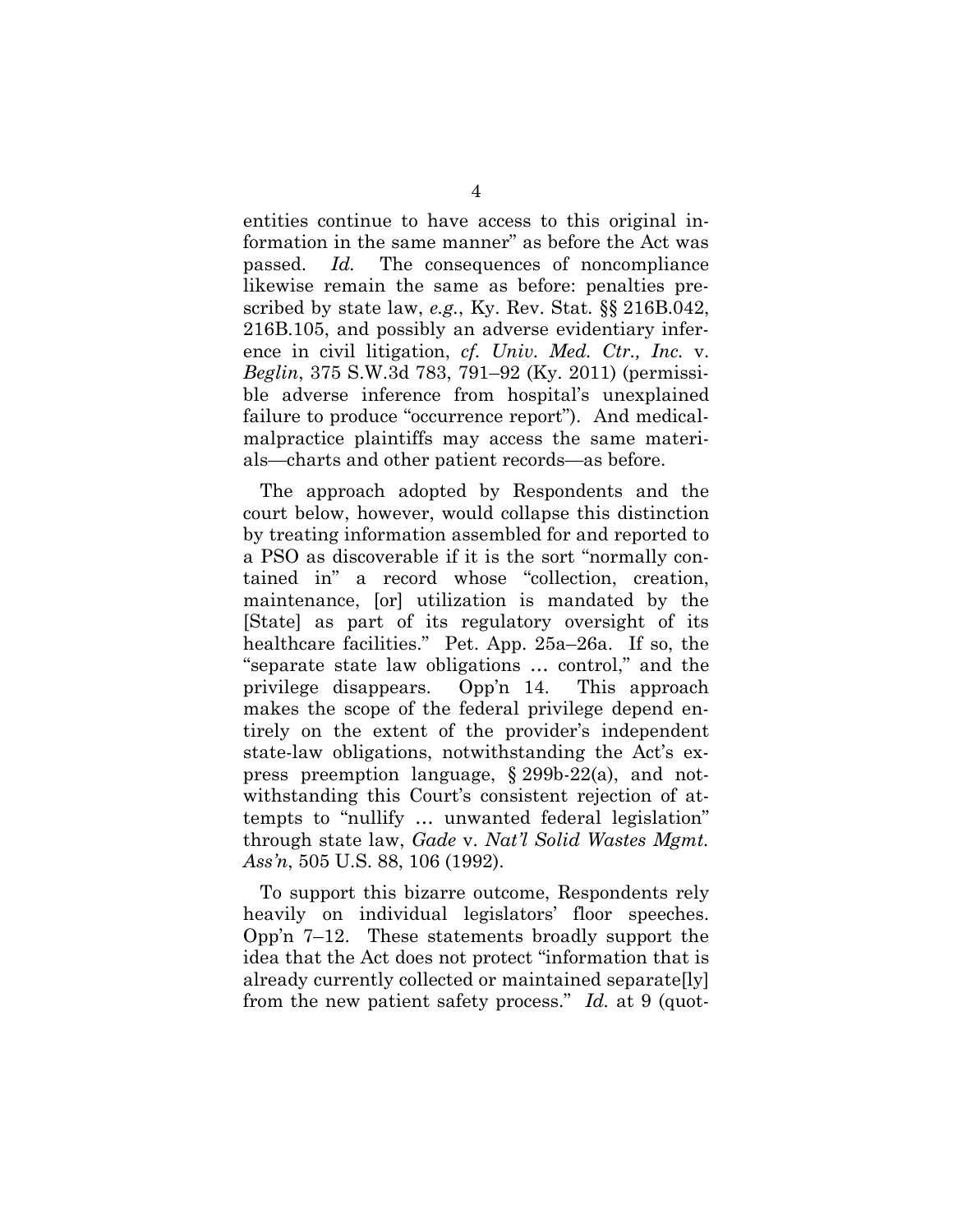ing 151 Cong. Rec. S8741-02 (daily ed. July 22, 2005)). But—whatever the statements' probative value—the legislative intent Respondents divine is entirely consistent with a rule that turns on whether a record is part of the patient safety system. Importantly, the same legislative history makes clear that the Act "is intended to make medical professionals feel secure in reporting errors without fear of punishment," *id.* at 8 (quoting 151 Cong. Rec. S8713-02 (daily ed. July 21, 2005))—a purpose the decision below drastically undermines.

2. Respondents' applications of the privilege exceptions are no more successful.

First, Respondents invoke the exception for "a patient's medical record, billing and discharge information, or any other original patient or provider record."  $\S 299b-21(7)(B)(i)$ . Because the report "was completed by a healthcare provider on the day of the surgery regarding the surgery," Respondents infer that it must be an original provider record. Opp'n 13–14. This assumption—neither advanced nor endorsed below—is incorrect. An incident report, unlike a patient chart, is not used to guide treatment. Nor, unlike billing or discharge records, to manage the patient-provider business relationship. See 73 Fed. Reg. at 70,739 (contrasting unprivileged original medical and business records with privileged documents containing "candid consideration of quality and safety"). Indeed, an incident report is precisely the type of document the Patient Safety Act was created to protect: it is used by the provider to "improve patient safety and the quality of health care delivery."  $\S 299b-21(5)(A)$ . If this is not patient safety work product, almost nothing would be.

Second, Respondents point to the exception for records that are "collected, maintained, or developed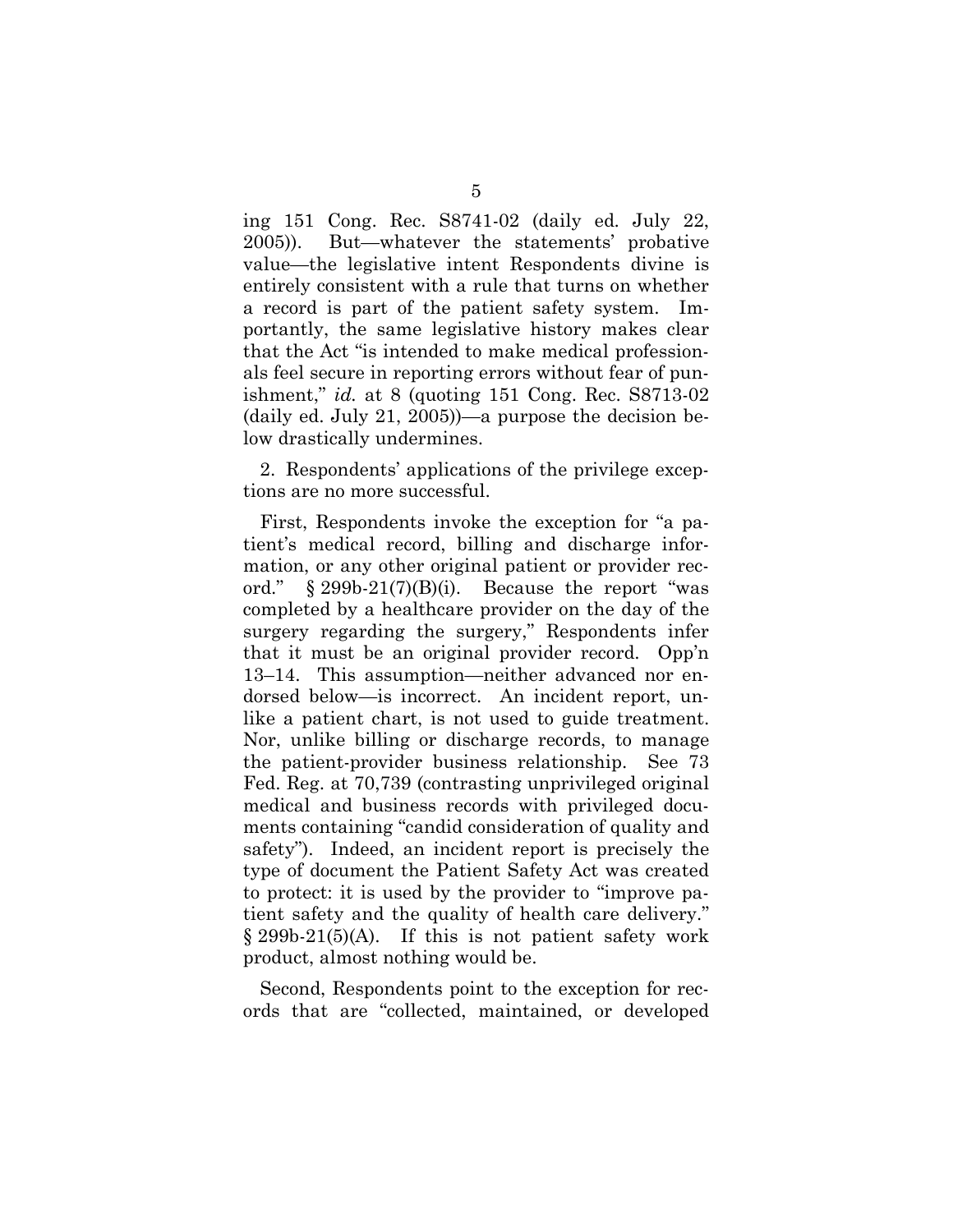separately, or exist<sup>[]</sup> separately, from a patient safety evaluation system."  $\S 299b-21(7)(B)(ii)$ . But it is uncontested that the report was created within the hospital's patient safety system and then sent to the PSO. Pet. App. 17a–18a. And the report exists "exclusively" in that system. *Id.* at 18a. Accordingly, the report neither was "developed separately" nor "exists separately."  $\S 299b-21(7)(B)(ii)$ .

Respondents do not genuinely contest these facts. Instead, they aim to rewrite the law. In their view, the statutory phrase "exists separately" should be read to mean "separately required." Opp'n 14. A court's analysis of the federal privilege would turn on a potentially complicated interpretation of the provider's "separate state law obligations," *id.*, rather than the simple factual question whether the document at issue was part of the patient safety system,  $\S 299b-21(7)(A)(i)(I)$ . But "[i]t is not for [a court] to rewrite the statute so that it covers only what we think is necessary to achieve what we think Congress really intended." *Lewis* v. *City of Chicago*, 560 U.S. 205, 215 (2010). And Congress' language is clear: the privilege applies, "[n]otwithstanding any other provision of Federal, State, or local law." § 299b-22(a).

3. Respondents' contention that the "incident report in this case is likely protected health information under HIPAA," Opp'n 6, is a red herring. Where HIPAA applies, it requires disclosure to patients and nondisclosure to third parties. But in a provision Respondents ignore, Congress explicitly reconciled HIPAA and the Patient Safety Act: "For purposes of applying the HIPAA confidentiality regulations," PSOs "shall be treated as business associates," 42 U.S.C.  $\S 299b-22(i)(1)$ , to whom a provider "may disclose protected health information," 45 C.F.R.  $§$  164.502(e)(1)(i), and whose "patient safety activi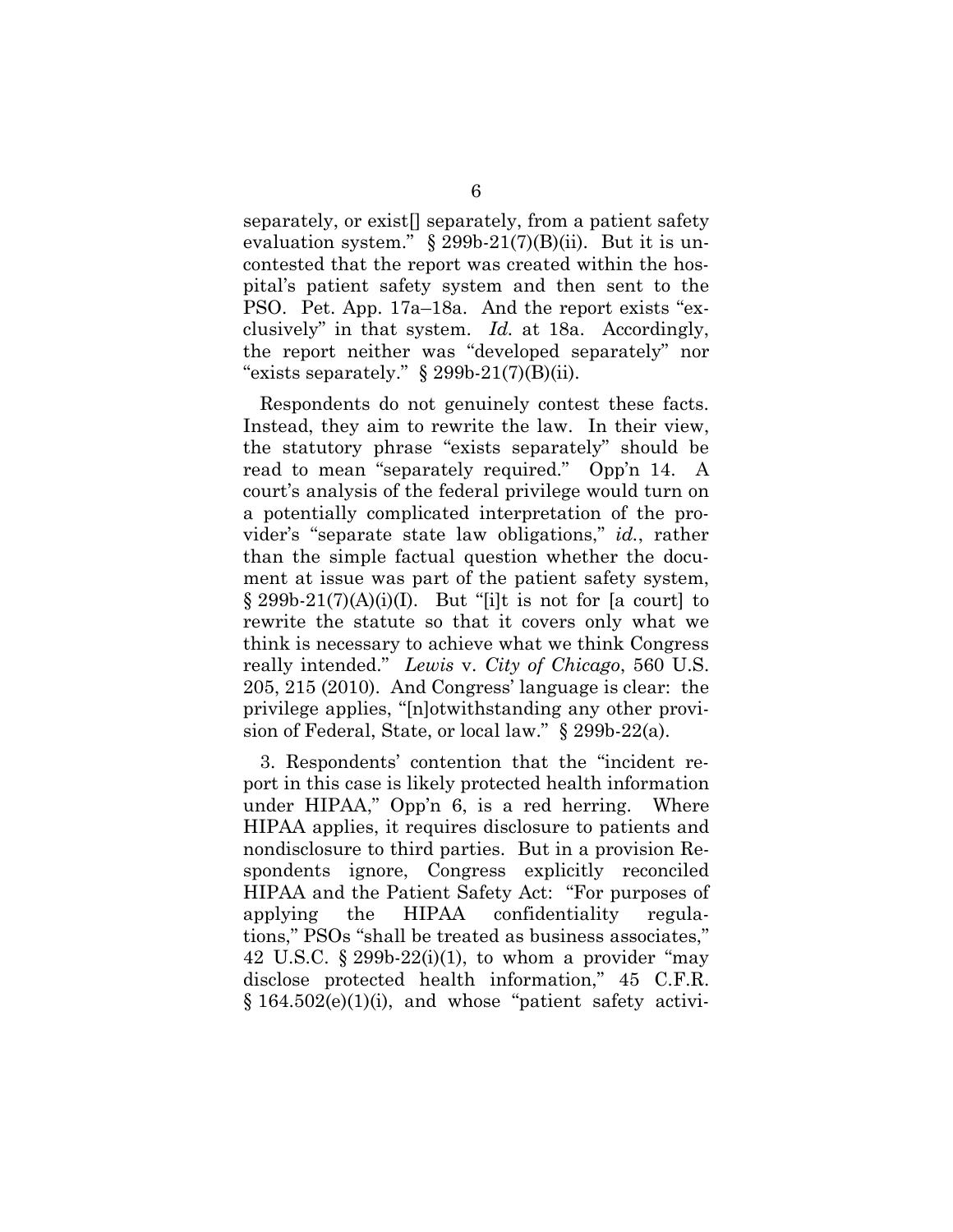ties … are deemed to be health care operations … of the provider" under HIPAA,  $42$  U.S.C.  $\S$  299b-22(i)(2).

Further, Respondents are simply mistaken that applying the privilege would "restric[t] access to [patients], but mak[e] the report[s] available to thousands of healthcare providers around the Country." Opp'n 16. A patient's right of access under HIPAA extends only to her "designated record set," 45 C.F.R.  $\S 164.524(a)(1)$ , which encompasses medical and billing records or other documents used by the provider "to make decisions about" the patient,  $\S 164.501(1)(i)$ , (iii). Designated record sets do *not* embrace "a hospital's peer review files that include protected health information about many patients but are used only to improve patient care at the hospital, and not to make decisions about individuals." 65 Fed. Reg. 82,462, 82,606 (Dec. 28, 2000). And "[i]ncident report information is 'de-identified' of provider and patient information" before it is shared beyond the PSO itself. Br. of *Amicus Curiae* Alliance for Quality Improvement and Patient Safety 15; see § 299b-23(a) (shared work product is "nonidentifiable").

### **II. THE DECISION DISRUPTS A FEDERAL PROGRAM AND IMPOSES INCONSISTENT AND UNPREDICTABLE LEGAL OBLIGA-TIONS.**

1. The decision below will undoubtedly chill provider participation in the national PSO system. Fear of civil discovery is precisely why the healthcare community previously resisted widespread peer review, and precisely why Congress enacted the privilege as the centerpiece of the Patient Safety Act. Congress sought to "encourage the reporting and analysis of medical errors and health care systems by providing peer review protection of information reported to patient safety organizations*."* H.R. Rep.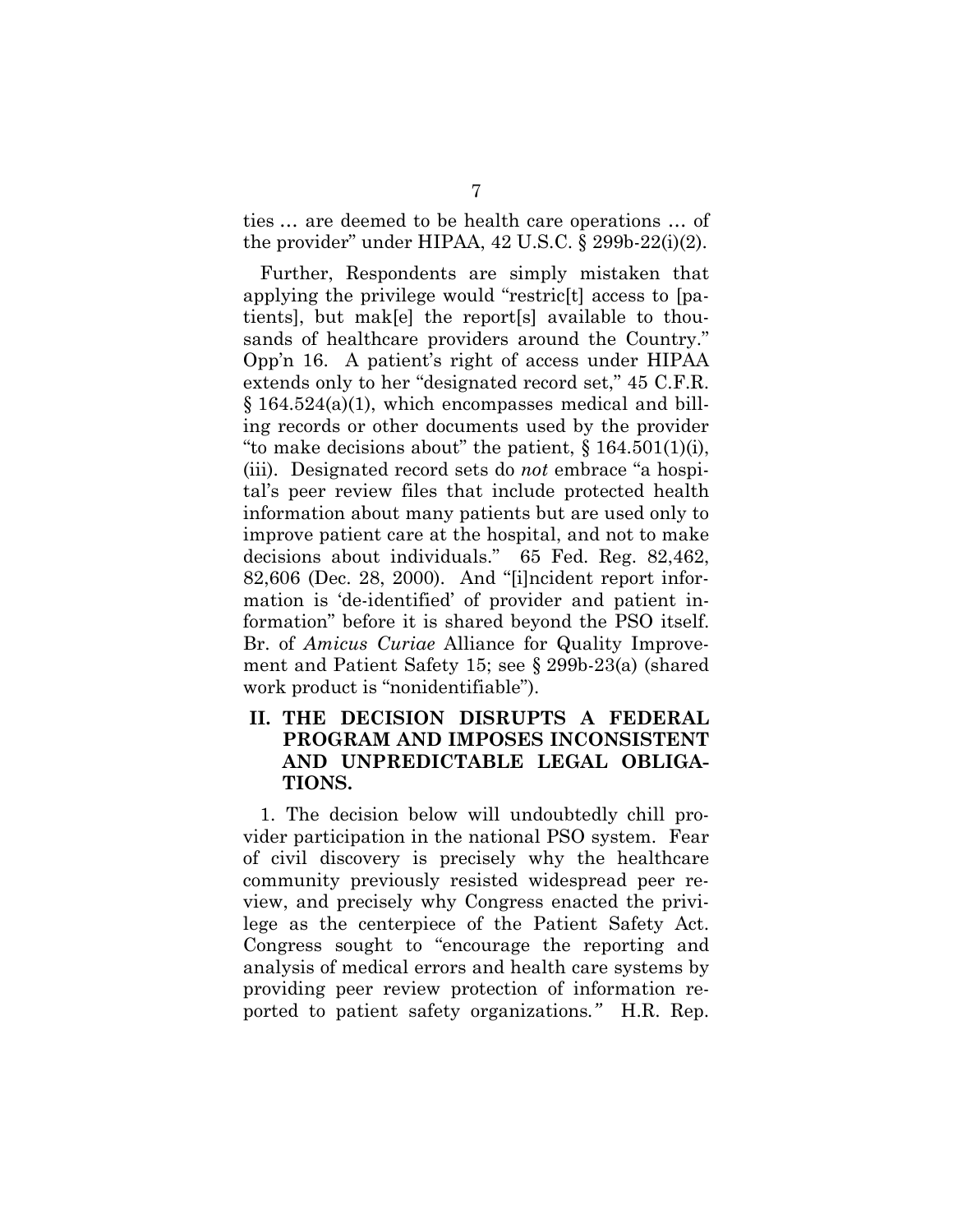109-197, at 9 (2005). The privilege is thus "*the foundation* to furthering the overall goal of the statute to develop a national system for analyzing and learning from patient safety events." 73 Fed. Reg. at 70,741 (emphasis added). The effect of *Tibbs*, however, is to give plaintiffs access to internal analysis that may be preliminary, disputed, or unfavorable. Pet. 25–31.

Rejecting the judgment of Congress, HHS, and the healthcare community, Respondents believe any resulting chilling effect is "illusory." Opp'n 17. They insist that (unidentified) "other incentives" will induce participation in the PSO system, *id.* at 18, but fail to explain how these could outweigh the manifest risks of disclosure. To the contrary, absent a clear privilege, providers "may rationally decide that the risk of disclosure in later litigation is too great," and decline to create patient safety materials that might later be used against them. Br. of *Amici Curiae* American Hospital Association and Federation of American Hospitals 5. Indeed, amicus briefs filed by numerous national healthcare organizations attest that the decision below, if permitted to stand, "will stifle the collection and use of 'patient safety work product.'" *E.g.*, Br. of *Amici Curiae* University Healthsystem Safety Intelligence PSO and American Medical Association, et al., 4.

In fact, were Respondents' statutory interpretation correct, little incentive would remain at all: under the decision below, the Act becomes a trap for the unwary, protecting almost nothing from discovery. As Respondents explain, "some States have quality assurance privileges, and some States do not. Hence, in some States, incident reports are discoverable" under state law, and in others, they are not. Opp'n 2. But Respondents overlook that a central purpose of the Act was to replace this "'decentralized and fragment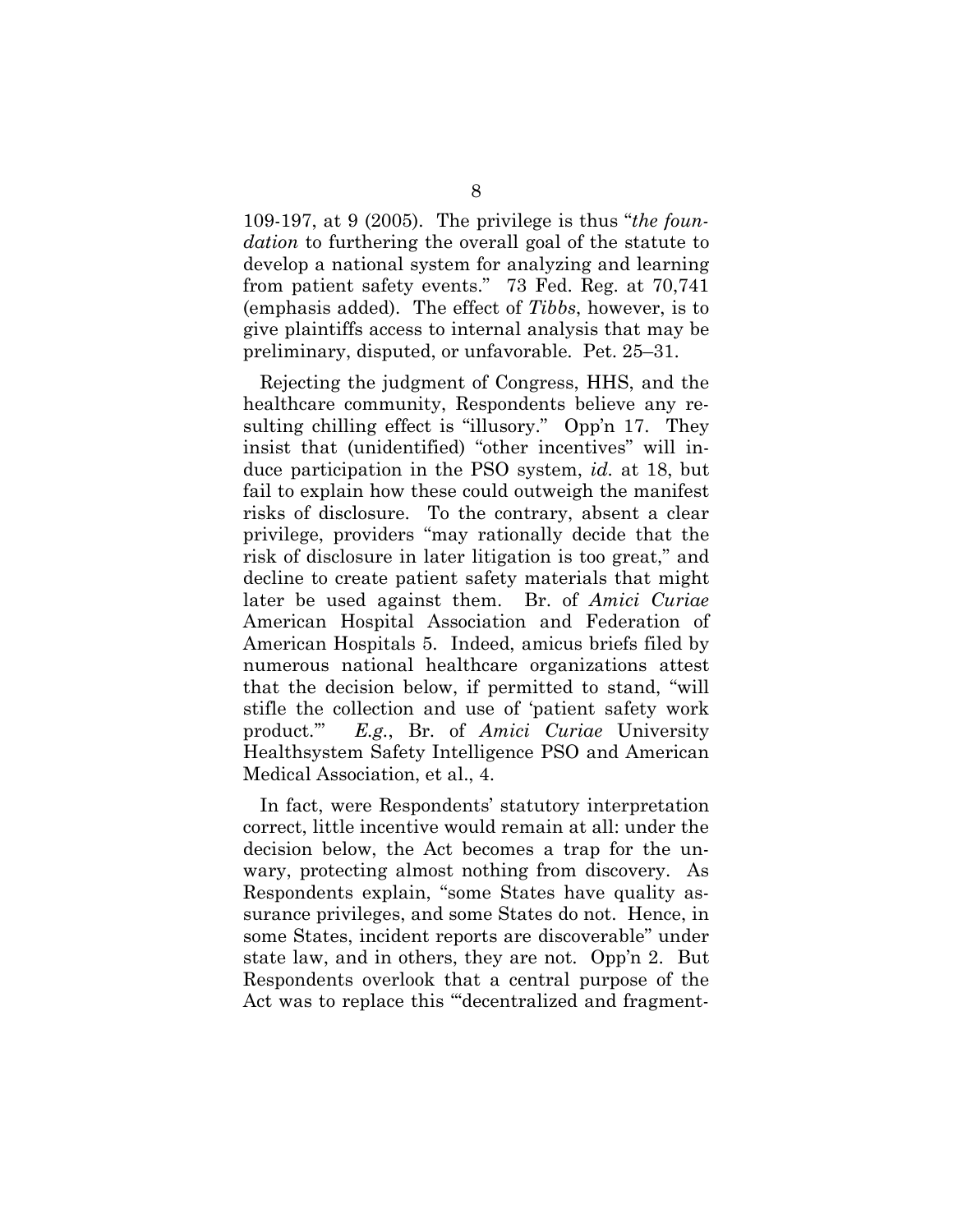ed'" regime with a nationwide patient-safety system bolstered by a uniform national privilege. Pet. 6. In their view, the decision below did not chill participation because the privilege induced no participation: the state-law patchwork remains, and providers in states (like Kentucky) that lack a strong peer-review privilege "are aware of the possibility that these documents might be obtained by the patients." Opp'n 18. To accept that position is to assume, in the face of statutory text and common sense, that Congress created a federal-law privilege on which no provider can sensibly rely. Yet that is the natural but illogical result of the decision below. See *supra* at 5; Pet. 20–21.

2. Respondents offer no response to Petitioners' showing that the approach adopted below subjects PSOs to conflicting legal obligations. A court could compel a PSO to violate its federal-law obligation not to release patient safety information, risking a penalty of up to \$11,000 per act. Pet. 30. Indeed, this would be the expected result where, as here, a court orders disclosure of an incident report housed within a PSO. This outcome cannot be squared with the Act's purposes or this Court's duty to ensure consistent application of federal law.

3. Respondents insist that the decision below is amenable to "orderly" application because it is within trial judges' "traditional ambit … to assess claims of privilege" *in camera*. Opp'n 19. But Respondents fail to defend—or even mention—the standard judges would apply: excising information "normally contained in" state-mandated records from privileged work product. It is emphatically *not* "within the traditional ambit" of trial judges to understand state regulatory arcana, or to apply it to medical peerreview material never contemplated by those regulations. As the dissent below observed, this vague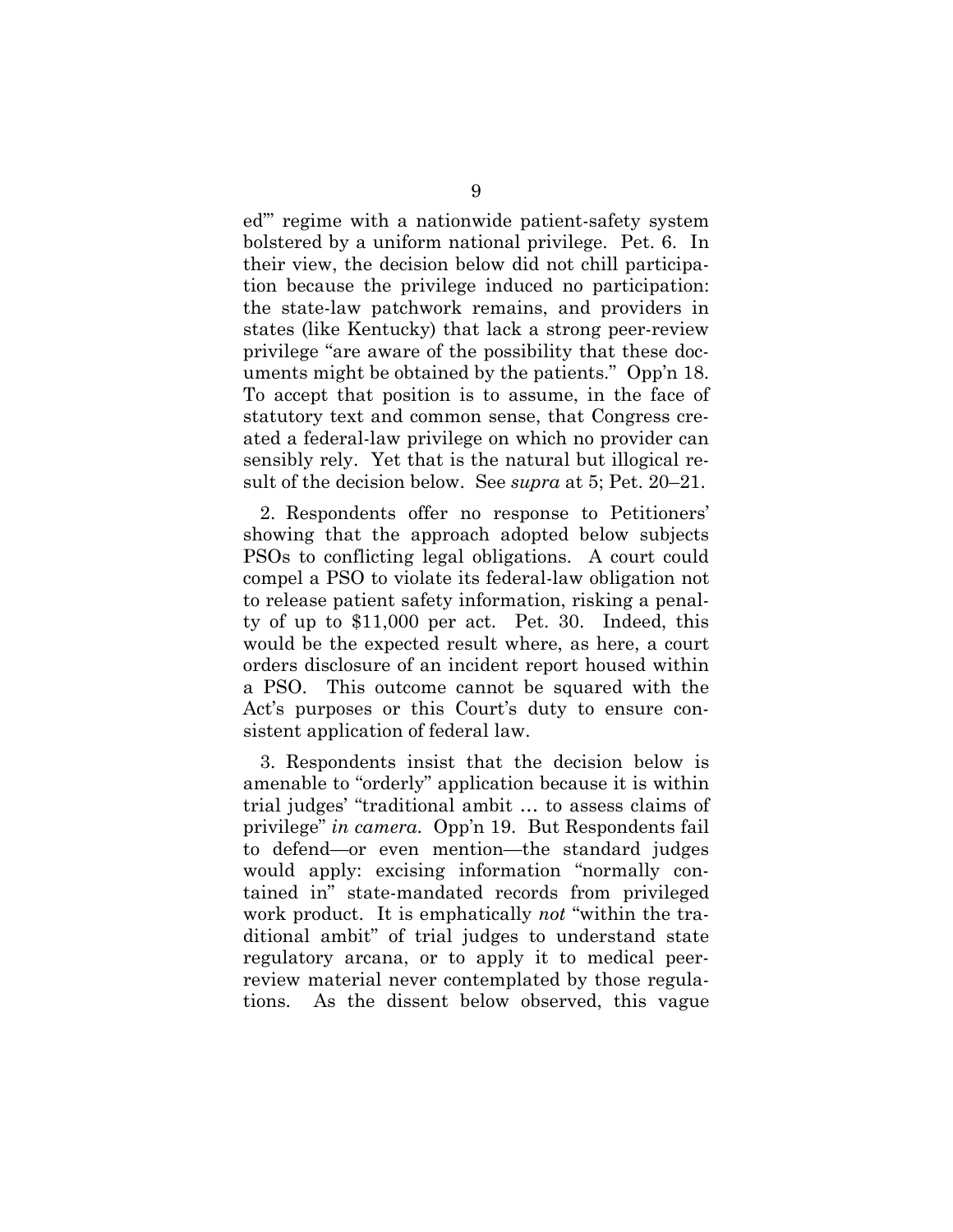standard "raises serious practical concerns since judges, not typically being medically trained, may have difficulty identifying what information is normally contained in an incident report." Pet. App. 28a n.19 (Abramson, J., dissenting). Providers will surely think twice before sharing sensitive medical analysis whose protection depends on such free-wheeling judicial analysis.

The only alternative to the approach below, Respondents contend, is to trust foxes with henhouses, or Nixon with the White House tapes, by deputizing providers to unilaterally police the boundaries of their own privilege. See Opp'n 20. Not so. The Act ensures judicial review of the privilege—according to the standard expressly set forth in the federal statute, not atextual limits inferred from various state healthcare regulations.

That test is whether a record was "assembled or developed … for reporting to," and "reported to," a PSO,  $\S 299b-21(7)(A)(i)(I)$ , and is not covered by the Act's carefully drawn exceptions, *e.g.*, for original patient records, § 299b-21(7)(B). Judges are quite capable of enforcing these limits. For example, in *Department of Financial & Professional Regulation* v. *Walgreen Co.*, the appellate court carefully considered pharmacy affidavits to determine whether the incident reports at issue were protected. 970 N.E.2d 552, 557–58 (Ill. App. Ct. 2012). Those affidavits explained that the reports were (as here) created through a patient safety system and submitted to a PSO. They also established that no other incident reports were created, and no reports were "collected or maintained separately from" the patient safety system. *Id.* at 558. Based on this showing, the court applied the statutory standard, see *id.* at 557, and held the reports privileged.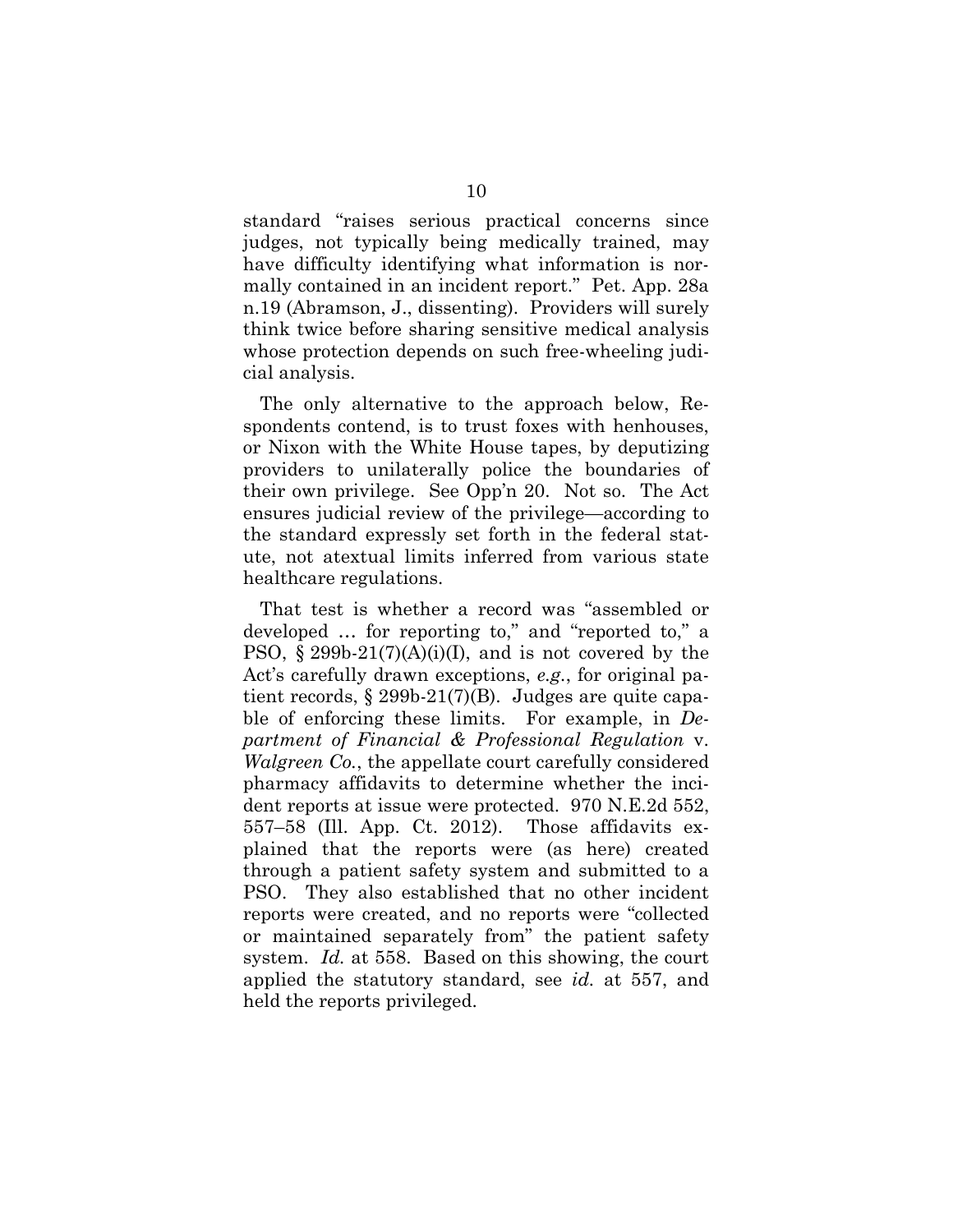*Walgreen* illustrates the straightforward role that courts properly play in policing any abuse of the privilege (though Respondents identify no such abuse). A provider who inappropriately included original patient records in the patient safety system, or who never included a document in the system at all, would not be entitled to claim the privilege. And a court could surely require a privilege log or some other means of establishing these threshold facts. Contrary to Respondents' claims, resort to the *ad hoc* approach below is not necessary to avoid unreviewable provider control of the privilege.

### **III. THIS CASE PRESENTS AN EXCELLENT VEHICLE FOR THIS COURT'S REVIEW.**

Respondents' tepid arguments against review are unconvincing. They contend that the question is answered directly by statutory text and legislative history. But given the chasm between the rule announced below and that articulated by the dissent and other courts, resolution must come from this Court.

Respondents also assert that this case "hardly deals with a sweeping national privilege," because "it involves a single incident report." Opp'n 2; *id.* at 17. Petitioners emphatically agree that the case concerns one incident report, of the sort plainly contemplated by the Act, in the context of a distinct appellate proceeding. The Kentucky Supreme Court's decision, moreover, is ripe for this Court's review and tailored to the question presented—on which the opinion and dissent thoroughly present the opposing viewpoints. The record is uncluttered by extraneous factual issues. And the extensive amicus participation augurs well for robust presentation at the merits stage. Given the paucity of pertinent appellate proceedings appropriate for this Court's review, relative to the fre